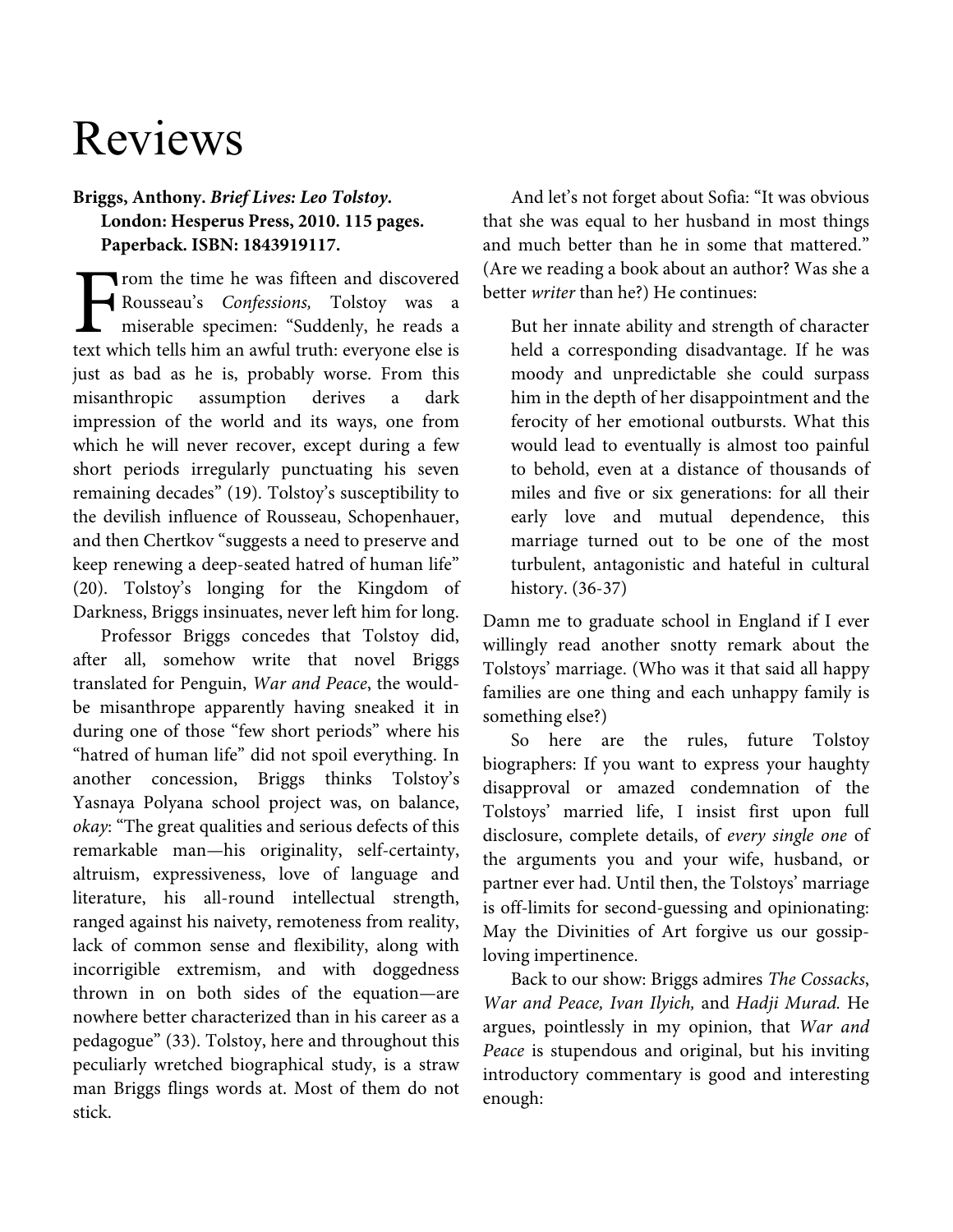For those who want to remain convinced that this novel is formidably difficult it may come as a surprise, but the chapters of War and Peace average out at four pages long (about fifteen hundred words)[…] Gradually the little units build into a solid section, then the scene changes, another section forms itself and after three or four of them a whole volume is at an end. (45-46)

Toddling on thereafter, with no taste for the feast of compelling details about Tolstoy's life, loves, family, and character, Briggs discovers to his horror the post-War and Peace Tolstoy sinking into the intellectual morass of a nasty German philosopher: "It was in the newly poisoned soil that the seeds of his next big novel were planted" (60). Which big novel? Oh, about that woman… the one who left her husband and came to a bad end! (If Schopenhauer's fertilizer helped Tolstoy grow Anna Karenina, I'm going to order a truckload and grow me a whole crop of world's classics.)

Because he has argued War and Peace ("radiant with optimism" (54)) is better than Anna Karenina, Briggs has to prove it by saying so, and by making Anna Karenina sound as compelling as gruel: "The story marches towards its predestined conclusion with the inevitability of a Shakespeare sonnet proceeding to its final couplet" (62). Could Briggs have devised a more incongruous literary comparison?: An eight-hundred-page novel, composed in bursts of agony and labor over several years, marches just like 140 measured syllables (dashed off like lightning) by an Elizabethan poet Tolstoy learned to loathe! Then, courtesy of Briggs's shrink-wrapping, he dispenses Anna Karenina in a safe little pill: "Tolstoy's message is clear: life must be based on solid, permanent relationships, which cannot be created, let alone sustained by sexual passion" (68). But Briggs is not done; as if channeling the ghost of cranky Nikolai Andreevich Bolkonsky, he decides to sermonize on that clear message:

Six generations later, with the world a very different place, it is clear that his useful warning has gone unheeded. At least some of our modern ills, especially those of young people, derive from a collective reluctance to place a high value on keeping families together, which

has been accompanied by increasing selfinterest, immediate gratification, and greater irresponsibility in human relations. To this extent Anna Karenina remains a lesson for our times. (68)

The jig is up; this is no biography at all, but only a soapbox from which Briggs can mewl. He goes on to rue "a lost age when it was deemed useful to demonstrate to young people, if not in church then certainly at school, the need for selflessness and love" (82).

I, on the other hand, rue the age when the most interesting author who ever lived could get a modicum of deference from a British academic but no, those days seem to have passed. Briggs is bigger (Brigger?) than his subject:

At some deep level [Tolstoy] must have known that his own thinking was flawed, because although he preached brotherly love as the one force for salvation, he could never discover it in himself (misanthropy being his deepest wellspring $[...]$ . (83)

Bristol University's Professor Emeritus of Sense (Common- and Non-) tells us (and the pitiful students he seems to imagine himself lecturing) that Tolstoy had a "lack of common sense" (91). Further sense-sensitivity: "The saddest thing about Nekhlyudov (as with Tolstoy) is the triumph in him of rage over good sense" (100). Briggs quotes his equally superior chum A. N. Wilson to keep himself company in his little senseless ball of confusion over Tolstoy's absolute transparency: "The more evidence we possess about Tolstoy, the less he makes sense" (110). What doesn't make sense to Briggs is that Tolstoy had a gigantic,